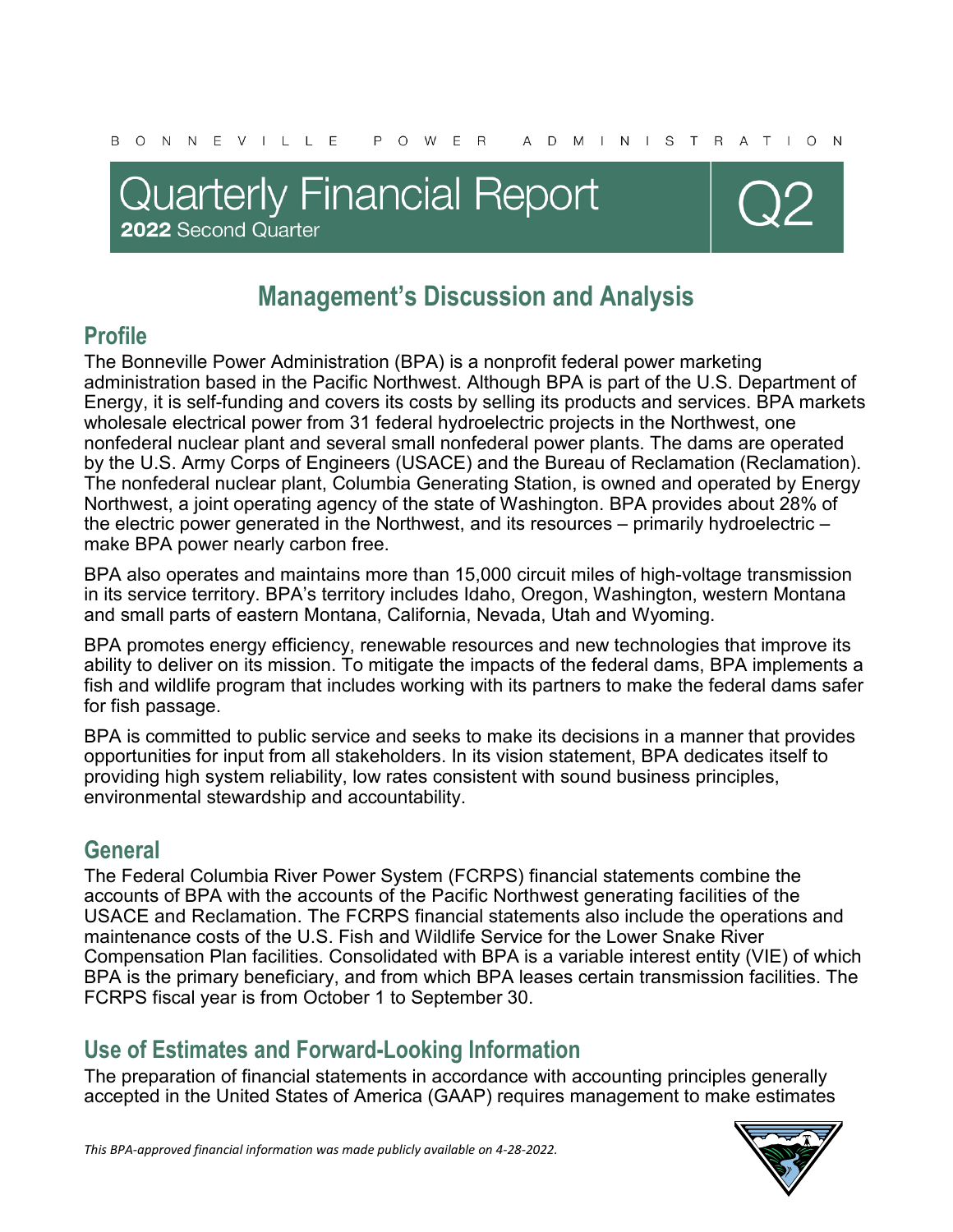and assumptions that affect the reported amounts of assets and liabilities, the disclosure of contingent assets and liabilities at the date of the financial statements, and the reported amounts of revenues and expenses during the reporting period. Actual results may differ from those estimates.

This Management's Discussion and Analysis (MD&A) is unaudited and may contain statements, which to the extent they are not recitations of historical facts, constitute "forwardlooking statements." In this respect, the words "planned," "predict," "could," "estimate," "expect" and similar expressions are intended to identify forward-looking statements. A number of important factors affecting FCRPS business and financial results could cause actual results to differ materially from those stated in forward-looking statements due to factors such as changes in economic, industry, political and business conditions; changes in laws, regulations and policies and the application of the laws; and changes in climate, weather, hydroelectric conditions and power services supply and demand. BPA does not plan to issue updates or revisions to the forward-looking statements.

See Other Operational Matters, COVID-19 Pandemic and Effects on the Bonneville Power Administration, for a short discussion of how BPA is responding to the evolving risks and uncertainties resulting from the COVID-19 pandemic.

## **Rates and the Effect of Regulations**

#### *Rates for Fiscal Years 2022-2023*

To establish rates for fiscal years 2022 and 2023, BPA concluded the BP-22 rate proceeding in July 2021 by releasing the Administrator's Final Record of Decision and Final Proposal. On Sept. 30, 2021, FERC granted interim approval of rates for the BP-22 rate period and such rates became effective on an interim basis, pending FERC final review, on Oct. 1, 2021, and will be effective through Sept. 30, 2023. FERC granted final approval of the BP-22 Power and Transmission rates in March 2022. When compared to the BP-20 rate period, the final average power rate decrease was 2.5%, and the final weighted average transmission rate increase was 5.4%.

As with the 2020-2021 rate period, power and transmission rates in the BP-22 rate period also include rate adjustment mechanisms, such as a Cost Recovery Adjustment Clause (CRAC), Financial Reserves Policy (FRP) Surcharge and Reserves Distribution Clause (RDC), that BPA employs if certain financial conditions occur.

Based on the amount of financial reserves available for risk that were attributed to Power Services and BPA at the end of fiscal year 2021, the Power RDC "triggered" resulting in a Power RDC Amount of \$13.7 million. As defined in the BP-22 rate case, if business line financial reserves and agency financial reserves are above their respective upper thresholds, and the RDC amount is greater than \$5 million, the BPA Administrator shall consider the above-threshold financial reserves for debt reduction, incremental capital investment, rate reduction through a Power Dividend Distribution, distribution to customers, or any other Powerspecific purposes determined by the BPA Administrator. In December 2021, the Administrator determined that the entire amount would be used to reduce rates through a Power Dividend Distribution which resulted in a credit to be applied to December 2021 through September 2022 customer bills. To satisfy this commitment, BPA has recorded a reduction to Power Services revenue of \$5.4 million through March 31, 2022.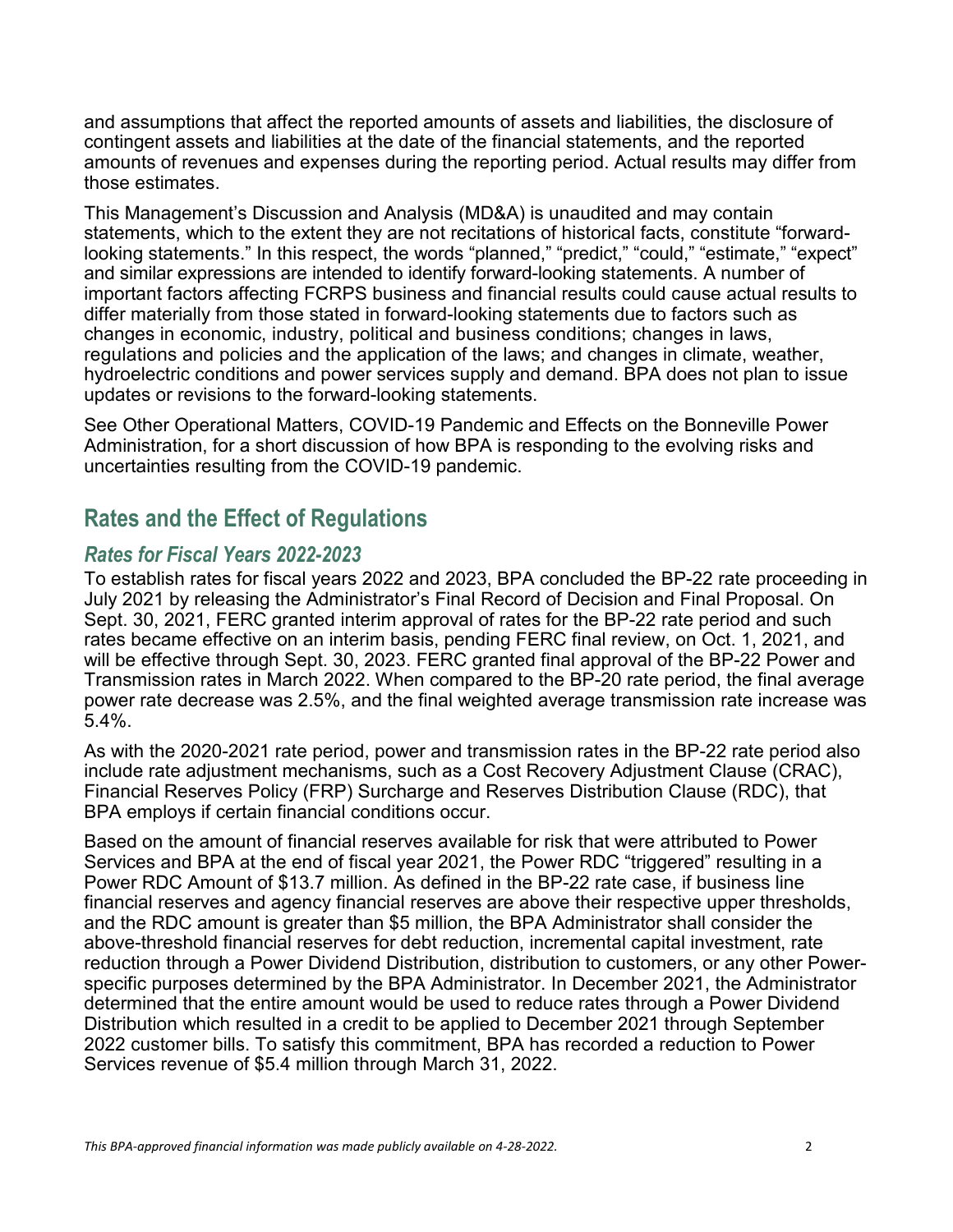## **Results of Operations**

#### *Operating revenues*

A comparison of FCRPS operating revenues follows for the six months ended March 31, 2022, and March 31, 2021:

| (Millions of dollars)     | Fiscal<br>Year | Fiscal<br>Year | Revenue<br>Increase | $\%$       |
|---------------------------|----------------|----------------|---------------------|------------|
|                           | 2022           | 2021           | (Decrease)          | Change     |
| <b>Sales</b>              |                |                |                     |            |
| <b>Consolidated sales</b> |                |                |                     |            |
| Power gross sales         | \$<br>1,630.6  | \$<br>1,405.5  | \$<br>225.1         | 16<br>$\%$ |
| Transmission              | 518.5          | 480.0          | 38.5                | 8          |
| Bookouts (Power)          | (25.7)         | (26.6)         | 0.9                 | (3)        |
| <b>Consolidated sales</b> | 2,123.4        | 1,858.9        | 264.5               | 14         |
| Other revenues            |                |                |                     |            |
| Power                     | 20.5           | 17.7           | 2.8                 | 16         |
| Transmission              | 23.5           | 18.5           | 5.0                 | 27         |
| Other revenues            | 44.0           | 36.2           | 7.8                 | 22         |
| <b>Sales</b>              | 2,167.4        | 1,895.1        | 272.3               | 14         |
| U.S. Treasury credits     | 56.4           | 43.1           | 13.3                | 31         |
| Total operating revenues  | \$<br>2,223.8  | \$<br>1,938.2  | \$<br>285.6         | 15         |

Total operating revenues increased \$285.6 million when compared to the same period of fiscal year 2021. Sales of Power and Transmission Services, including other revenues and the effect of bookouts, increased \$272.3 million.

Power Services gross sales increased \$225.1 million. Surplus power sales, including revenue from derivative instruments settled with physical deliveries, increased \$219.8 million. This increase was mainly driven by higher volumes and higher electricity prices realized for surplus sales when compared to the same period of fiscal year 2021. In addition, sales of firm power increased \$5.3 million compared to same period of fiscal year 2021.

Bookouts are presented on a net basis in the Combined Statements of Revenues and Expenses. When sales and purchases are scheduled with the same counterparty on the same transmission path for the same hour, the power is typically booked out and not scheduled for physical delivery. The megawatt-hours that offset each other net to zero. The dollar values of these offsetting transactions reduce both sales and purchased power expense and are recorded as bookouts. Therefore, the accounting treatment for bookouts has no effect on net revenues, cash flows or margins.

Transmission Services revenues increased \$38.5 million primarily due to increases in the sale of point-to-point long-term and network integration. Point-to-point long-term revenues increased primarily due to a rate increase of 7.5% consistent with the BP-22 rate case, and new service, while the increase in network integration revenues was largely driven by a BP-22 rate increase of 14.7%.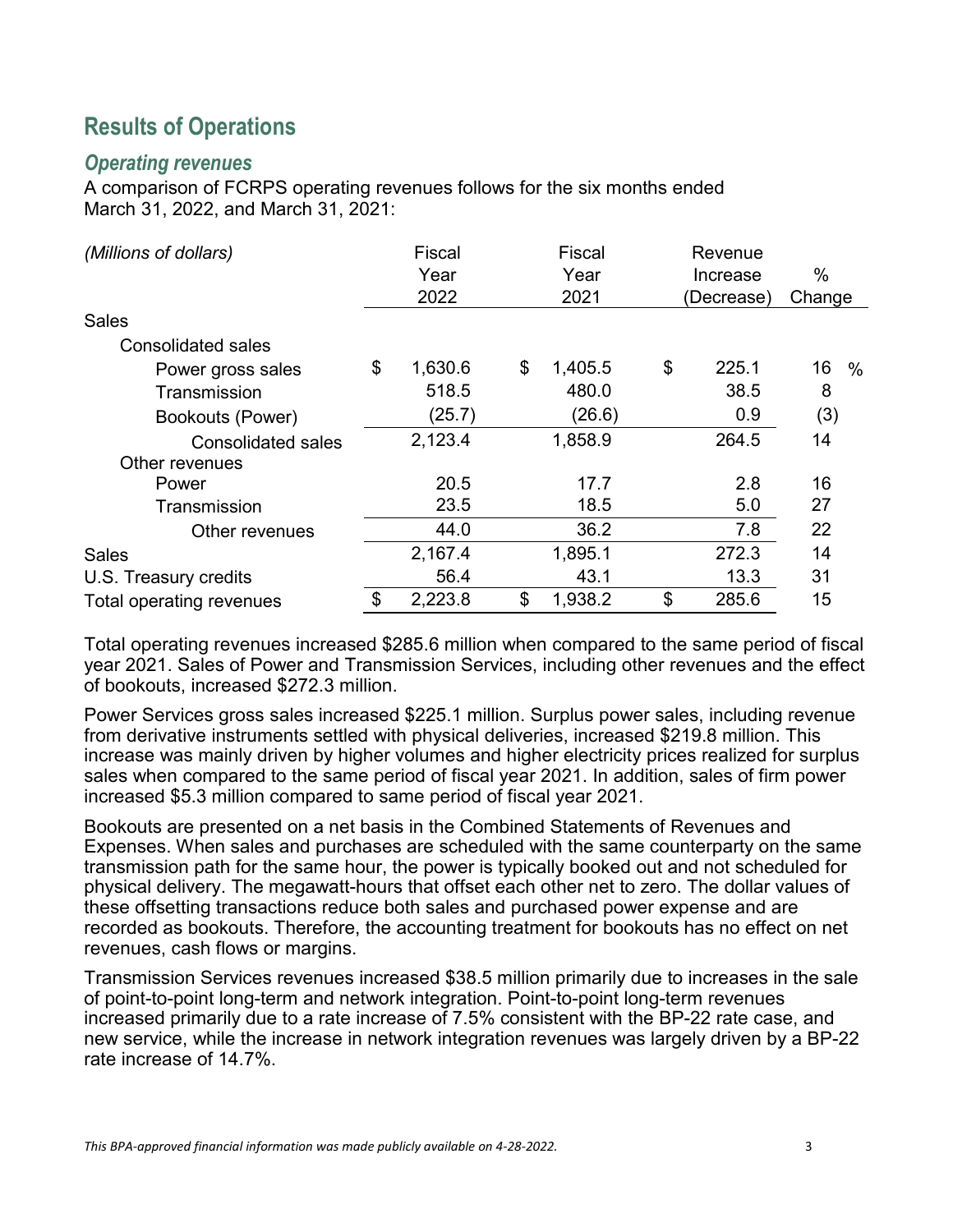Power other revenue increased \$2.8 million primarily due to an increase in realized gains associated with financial futures trades. BPA uses financial futures contracts on energy as an operational hedge to mitigate for price volatility in the physical energy market. Financial futures contracts are settled financially and not through the delivery of power.

Transmission other revenue increased \$5 million primarily due to an increase in fees that BPA receives for the use of transmission system assets for wireless communications and fiber optic cables.

U.S. Treasury credits increased \$13.3 million for fish and wildlife mitigation due to higher volumes of replacement power purchases at higher market prices when compared to the same period of fiscal year 2021. Under the Pacific Northwest Electric Power Planning and Conservation Act (Northwest Power Act), BPA reduces its annual payment to the U.S. Treasury for the nonpower portion of expenditures, set at 22.3%, that BPA makes for fish and wildlife protection, mitigation and enhancement. Through the fiscal year, BPA records anticipated U.S. Treasury credits earned through the reporting period. At fiscal year-end, BPA calculates and records the annual amount of U.S. Treasury credits earned.

#### *Operating expenses*

A comparison of FCRPS operating expenses follows for the six months ended March 31, 2022, and March 31, 2021:

| (Millions of dollars)                    | Fiscal  | Fiscal  | Expense    |         |
|------------------------------------------|---------|---------|------------|---------|
|                                          | Year    | Year    | Increase   | $\%$    |
|                                          | 2022    | 2021    | (Decrease) | Change  |
| Operations and maintenance               | 1,054.9 | 1,054.3 | 0.6        | %<br>0. |
| Purchased power                          | 100.6   | 96.6    | 4.0        | 4       |
| Depreciation, amortization and accretion | 420.4   | 414.2   | 6.2        |         |
| Total operating expenses                 | 1,575.9 | 1,565.1 | 10.8       |         |

Total operating expenses increased \$10.8 million when compared to the same period of fiscal year 2021.

Operations and maintenance expense increased approximately \$600 thousand primarily due to the following factors:

- \$31 million decrease to Energy Northwest's Columbia Generating Station nuclear power plant. This decrease was largely due to fiscal year 2021 being a refueling year. Refueling occurs biennially, most recently in fiscal year 2021, and refueling and maintenance expenses are higher in refueling years.
- \$8.6 million increase to "Scheduled Amounts" in accordance with the 2012 Residential Exchange Program Settlement Agreement. Increases to these Scheduled Amounts occur at the start of each new rate period.
- \$7.4 million increase in USACE expenses primarily due to fish mitigation studies as well as increased labor and material costs due to supply chain delays.
- \$4.6 million increase in conservation purchases due to increased amounts of work performed in fiscal year 2022.
- \$11 million net increase to various other Power, Transmission and Enterprise Services program costs.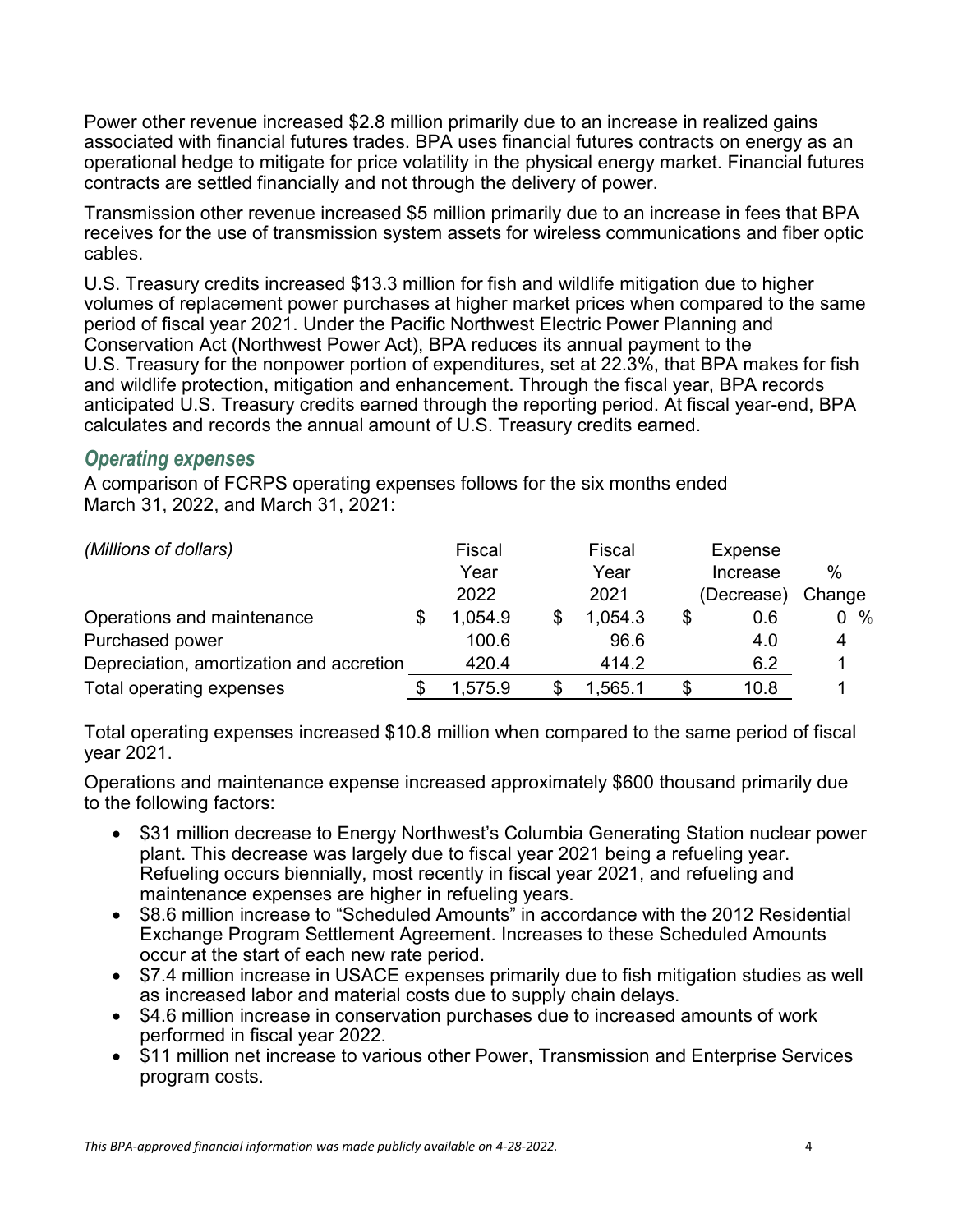Purchased power expense, including the effects of bookouts, increased \$4 million primarily due to the following factors:

- \$54.6 million increase in contracted power purchases resulting from high market prices realized through the second quarter of fiscal year 2022.
- \$50.8 million decrease related to water storage agreements with BC Hydro, an electric utility owned by the Province of British Columbia. Yearly fluctuations in water levels, river operations and storage plans, particularly at certain dams in and near Canada, affect the amounts owed to or from BC Hydro. As of March 31, 2022, BC Hydro owed BPA nearly \$25 million per terms of these agreements. The final amount owed or receivable will be determined as of August 31, 2022.

Depreciation, amortization and accretion increased \$6.2 million primarily due to an increase in amortization related to Columbia River Fish Mitigation (CRFM). Beginning in fiscal year 2022, the amortization period for the CRFM regulatory asset changed from 75 years to 50 years as stated in the BP-22 rate case.

#### *Interest expense and other income, net*

A comparison of FCRPS interest expense and other income, net follows for the six months ended March 31, 2022, and March 31, 2021:

| (Millions of dollars)                           |    | Fiscal<br>Year<br>2022 |    | Fiscal<br>Year<br>2021 | Expense<br>Increase<br>(Decrease) | %<br>Change |
|-------------------------------------------------|----|------------------------|----|------------------------|-----------------------------------|-------------|
| Interest expense                                | Ж, | 211.8                  |    | 218.0                  | \$<br>(6.2)                       | $\%$<br>(3) |
| Allowance for funds used during construction    |    | (15.7)                 |    | (14.7)                 | (1.0)                             |             |
| Interest income                                 |    | (1.0)                  |    | (0.8)                  | (0.2)                             | 25          |
| Other income, net                               |    | (12.2)                 |    | (21.9)                 | 9.7                               | (44)        |
| Total interest expense and other income, net \$ |    | 182.9                  | £. | 180.6                  | 2.3                               |             |

Total interest expense and other income, net increased \$2.3 million when compared to the same period of fiscal year 2021. This increase was primarily driven by a \$9.7 million decrease in Other income, net, which is reported among and effectively increased Total interest expense and other income, net. During fiscal year 2021, BPA recorded \$5 million per quarter of other income related to the WNP-1 and WNP-4 decommissioning and site restoration regulatory liability. BPA recorded no such income during fiscal year 2022. Partially offsetting the \$9.7 million change was a \$6.2 million decrease to interest expense driven by the amortization of premiums on nonfederal debt related to Columbia Generating Station.

#### **Accrued Construction work in progress**

Amounts accrued in Accounts payable and other on the Combined Balance Sheet for Construction work in progress assets were approximately \$80 million and \$66 million as of March 31, 2022, and 2021, respectively.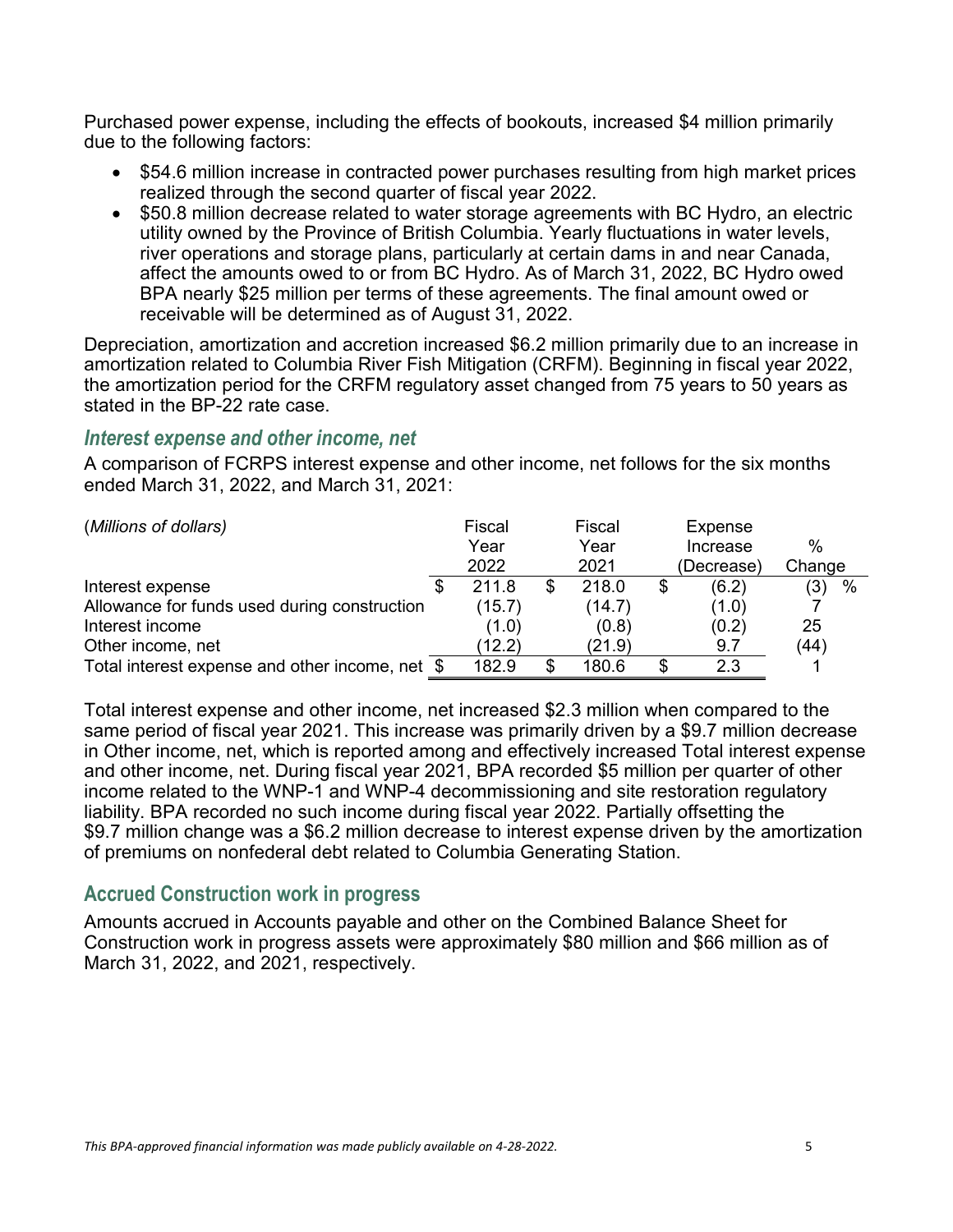#### **Other Operational Matters**

#### *U.S. Treasury Borrowing Authority Increase*

The Bipartisan Infrastructure Deal legislation signed into law on Nov. 15, 2021, increased the amount of bonds that BPA is authorized to issue and sell to the U.S. Treasury, and to have outstanding at any one time, from \$7.7 billion to \$17.7 billion. Of the total \$10 billion increase, \$6 billion is authorized for immediate use, with the remaining \$4 billion becoming available for use beginning in fiscal year 2028. The additional \$10 billion in borrowing authority was provided to assist BPA in the financing of the construction, acquisition, and replacement of the Federal Columbia River Power System and to implement the authority of the BPA Administrator under the Northwest Power Act.

#### *Energy Northwest line of credit activity*

In December 2021, Energy Northwest borrowed approximately \$49 million under an existing short-term borrowing arrangement to pay a portion of the interest coupon payment allocable to unamortized bond premiums related to certain outstanding bonds for Columbia Generating Station and terminated nuclear facilities Projects 1 and 3. BPA management expects Energy Northwest to issue long-term bonds to repay this amount in the third quarter of fiscal year 2022.

#### *Western Energy Imbalance Market*

In September 2021, BPA issued a record of decision regarding BPA's decision to enter the California Independent System Operator Western Energy Imbalance Market (WEIM) as a full participant on March 2, 2022. After a slight delay from the original expected go live date, BPA is expected to join the WEIM on May 3, 2022. An EIM is a voluntary market that provides a sub-hourly economic dispatch of participating resources for balancing supply and demand every five minutes. New market opportunities such as the WEIM have the potential to both reduce BPA's costs through greater efficiencies and increase revenues by providing a new way to market surplus power.

#### *COVID-19 Pandemic and Effects on the Bonneville Power Administration*

The COVID-19 pandemic did not materially affect FCRPS net revenues for the six months ended March 31, 2022, and 2021. Electric power loads served by BPA remained stable and comparable to fiscal year 2021 levels. The COVID-19 pandemic has led to a broad range of supply chain issues. For example, delivery times and prices on certain materials and components have increased while the availability of contract labor personnel has been constricted in some labor categories. Despite these challenges, BPA continues to fulfill its mission to deliver reliable power and transmission service throughout the region.

During winter 2022, BPA developed and implemented a gradual reentry policy to move the workforce away from maximum telework status starting April 11, 2022, or shortly thereafter. Until this date, and consistent with federal and Department of Energy (DOE) guidance, most of the BPA non-essential workforce remained in maximum telework status. BPA implemented a maximum telework status on March 13, 2020, for non-essential employees and contract personnel and closed its Portland, Vancouver and Spokane facilities to non-essential staff until further notice. By March 31, 2022, some operational restrictions had eased to allow access to a facility or worksite for those workers whose duties cannot be performed remotely.

BPA implemented a Sept. 9, 2021, executive order requiring federal employees to be fully vaccinated. As of March 31, 2022, most of the BPA workforce was fully vaccinated. Most of the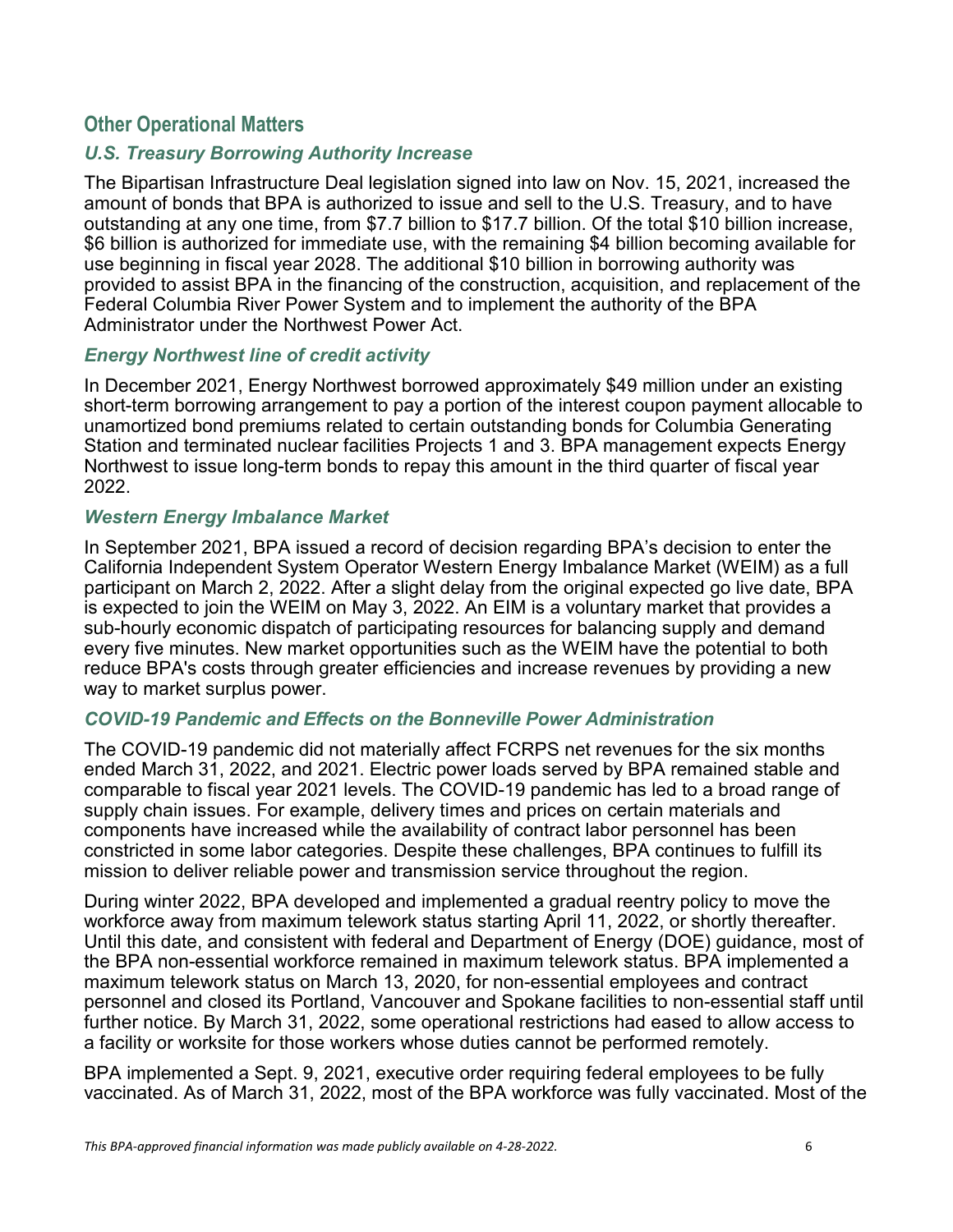remaining employees requested reasonable accommodations for either medical or religious reasons. On Jan. 21, 2022, a federal district court issued a nationwide preliminary injunction with regard to the executive order that enjoins implementation of the COVID-19 vaccination requirement. On April 7, 2022, the U.S. Court of Appeals for the Fifth Circuit issued an opinion stating that the district court erred in issuing a preliminary injunction and was required to dismiss the case. However, there are still procedural steps that need to take place to lift the injunction; at this time the district court's preliminary injunction remains in effect. Consistent with DOE guidance, BPA is awaiting government-wide guidance regarding implementation of this ruling, and at this time BPA is not taking any actions to implement the COVID-19 vaccination requirement or process any associated reasonable accommodation requests.

DOE issued its COVID-19 Workplace Safety and Reentry Framework on Dec. 15, 2021, allowing for a phased return to facilities beginning in 2022. BPA reviewed the requirements of the DOE framework, which has resulted in the gradual reentry policy discussed above. BPA management continues to actively monitor and take actions in response to the evolving public health threat under its continuity of operations plans.

BPA cannot predict the potential impacts of COVID-19, if any, on its future operations or financial results. If the COVID-19 pandemic continues and efforts to contain it are unsuccessful or disrupt BPA's ability to operate, FCRPS financial results could be adversely impacted.

## Additional Information

To see BPA's annual and quarterly reports, go to [www.bpa.gov/about/finance/annual-reports](https://www.bpa.gov/about/finance/annual-reports)

For general information about BPA, go to BPA's home page at [www.bpa.gov](http://www.bpa.gov/)

For information on Power Services, go to [www.bpa.gov/energy-and-services/power](https://www.bpa.gov/energy-and-services/power)

For information on Transmission Services, go to [www.bpa.gov/energy-and-services/transmission](https://www.bpa.gov/energy-and-services/transmission)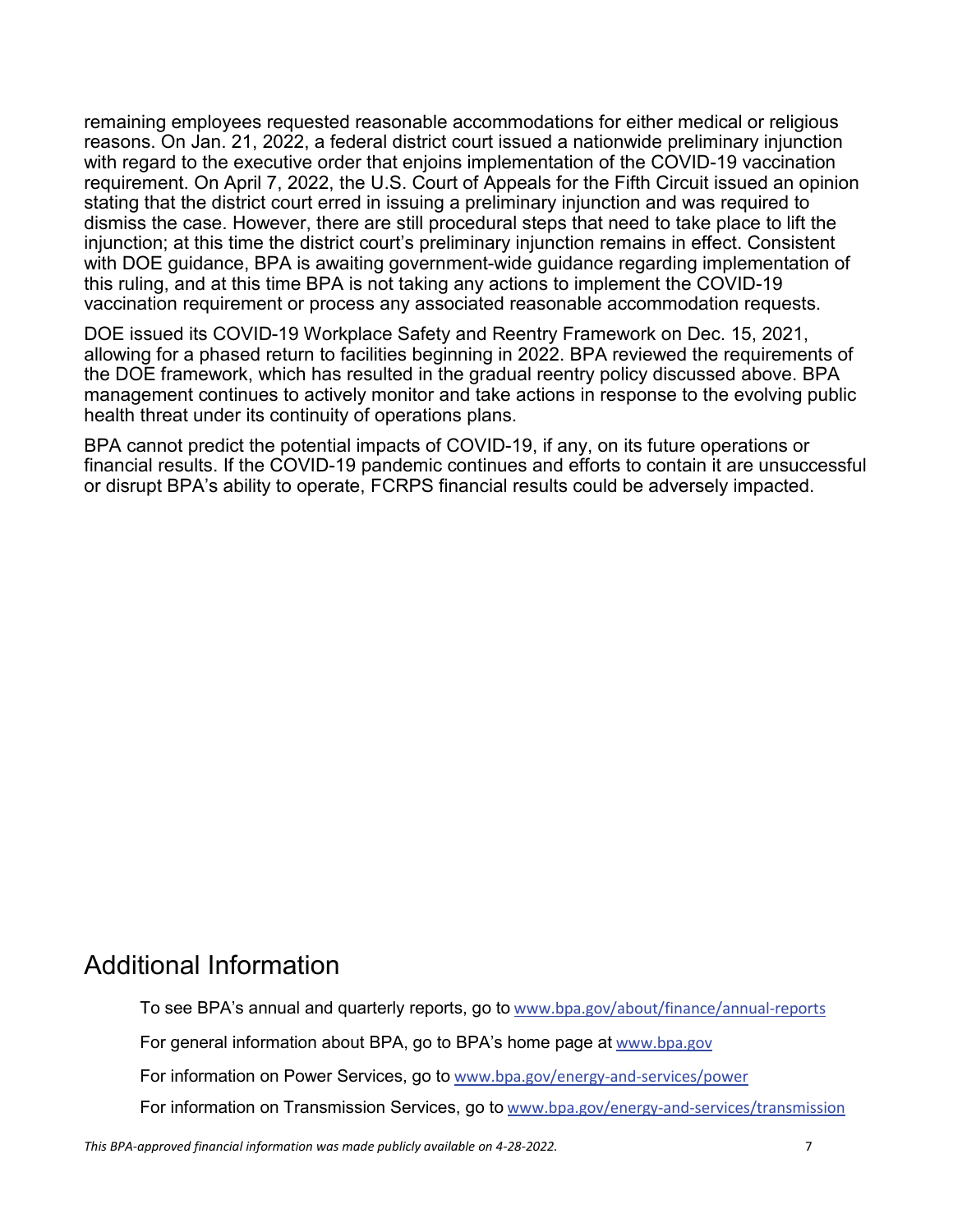## **Federal Columbia River Power System**

## **Combined Balance Sheets (Unaudited)**

(Millions of Dollars)

|                                                    | As of          | As of          |  |  |
|----------------------------------------------------|----------------|----------------|--|--|
|                                                    | March 31,      | September 30,  |  |  |
|                                                    | 2022           | 2021           |  |  |
| <b>Assets</b>                                      |                |                |  |  |
| Utility plant and nonfederal generation            |                |                |  |  |
| Completed plant                                    | \$<br>20,967.7 | 20,758.8<br>\$ |  |  |
| Accumulated depreciation                           | (7,880.5)      | (7,758.6)      |  |  |
| Net completed plant                                | 13,087.2       | 13,000.2       |  |  |
| Construction work in progress                      | 1,359.4        | 1,342.8        |  |  |
| Net utility plant                                  | 14,446.6       | 14,343.0       |  |  |
| Nonfederal generation                              | 3,503.9        | 3,527.7        |  |  |
| Net utility plant and nonfederal generation        | 17,950.5       | 17,870.7       |  |  |
| <b>Current assets</b>                              |                |                |  |  |
| Cash and cash equivalents                          | 1,074.3        | 1,207.9        |  |  |
| Short-term investments in U.S. Treasury securities | 750.2          | ÷              |  |  |
| Accounts receivable, net of allowance              | 30.6           | 18.3           |  |  |
| Accrued unbilled revenues                          | 389.3          | 301.3          |  |  |
| Materials and supplies, at average cost            | 112.0          | 109.5          |  |  |
| Prepaid expenses                                   | 47.4           | 39.5           |  |  |
| <b>Total current assets</b>                        | 2,403.8        | 1,676.5        |  |  |
| <b>Other assets</b>                                |                |                |  |  |
| Regulatory assets                                  | 4,595.0        | 4,781.5        |  |  |
| Nonfederal nuclear decommissioning trusts          | 520.1          | 515.2          |  |  |
| Deferred charges and other                         | 233.4          | 214.6          |  |  |
| <b>Total other assets</b>                          | 5,348.5        | 5,511.3        |  |  |
| <b>Total assets</b>                                | \$<br>25,702.8 | \$<br>25,058.5 |  |  |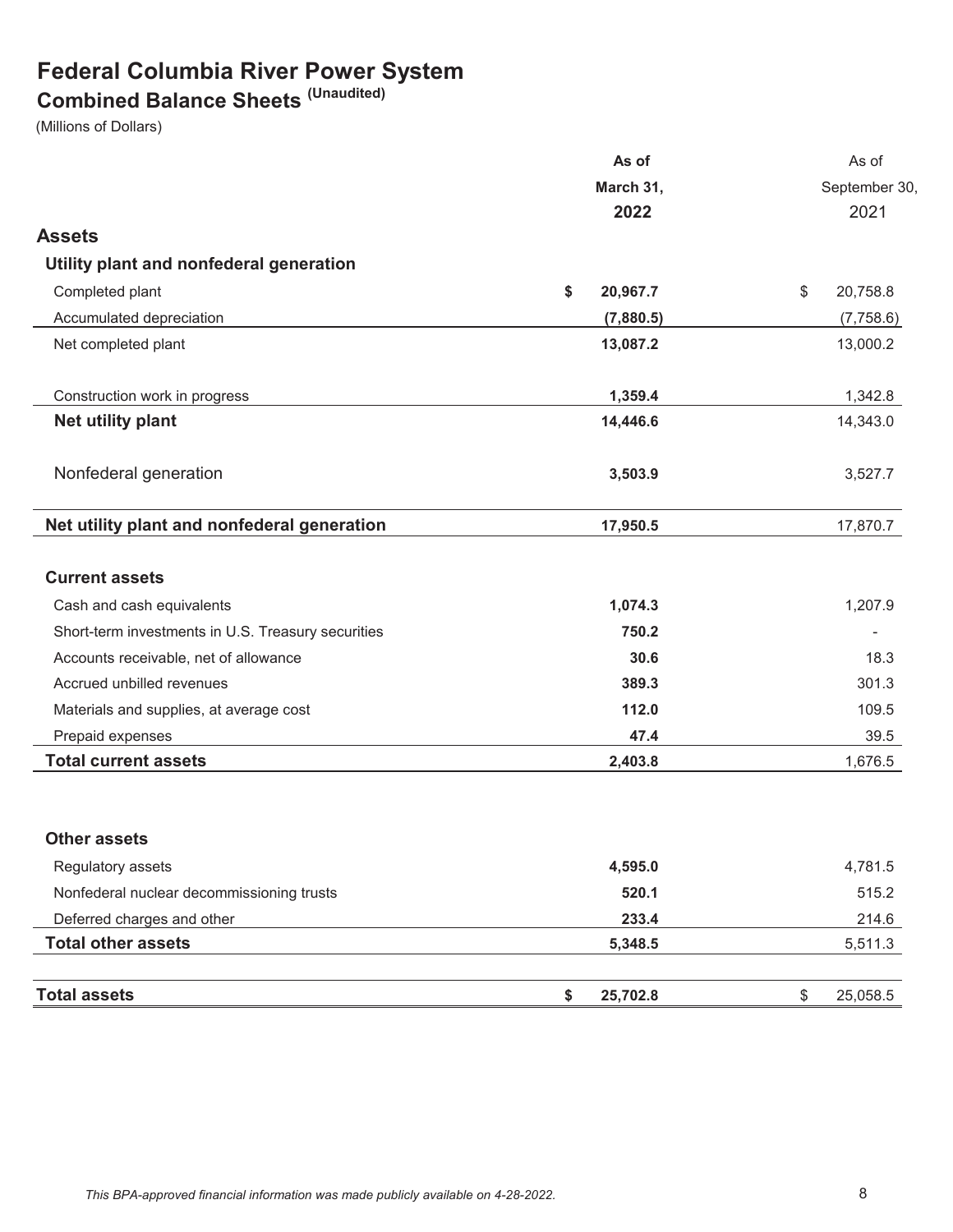## **Federal Columbia River Power System**

# **Combined Balance Sheets (Unaudited)**

(Millions of Dollars)

|                                                       | As of         | As of         |
|-------------------------------------------------------|---------------|---------------|
|                                                       | March 31,     | September 30, |
|                                                       | 2022          | 2021          |
| <b>Capitalization and Liabilities</b>                 |               |               |
| <b>Capitalization and long-term liabilities</b>       |               |               |
| Accumulated net revenues                              | \$<br>5.377.6 | \$<br>4.912.6 |
| Debt                                                  |               |               |
| Federal appropriations                                | 1,613.0       | 1,602.8       |
| Borrowings from U.S. Treasury                         | 5,318.9       | 5,049.9       |
| Nonfederal debt                                       | 6,910.1       | 6,932.2       |
| <b>Total capitalization and long-term liabilities</b> | 19,219.6      | 18.497.5      |

#### **Commitments and contingencies (See Note 14 to 2021 Audited Financial Statements)**

#### **Current liabilities**

| Debt                             |         |         |
|----------------------------------|---------|---------|
| Borrowings from U.S. Treasury    | 603.0   | 579.0   |
| Nonfederal debt                  | 501.3   | 451.0   |
| Accounts payable and other       | 601.5   | 668.7   |
| <b>Total current liabilities</b> | 1,705.8 | 1,698.7 |

| <b>Other liabilities</b>                    |                |                |
|---------------------------------------------|----------------|----------------|
| Regulatory liabilities                      | 1,540.2        | 1,552.6        |
| IOU exchange benefits                       | 1,603.1        | 1,722.2        |
| Asset retirement obligations                | 948.0          | 929.2          |
| Deferred credits and other                  | 686.1          | 658.3          |
| <b>Total other liabilities</b>              | 4,777.4        | 4,862.3        |
|                                             |                |                |
| <b>Total capitalization and liabilities</b> | 25,702.8<br>\$ | \$<br>25,058.5 |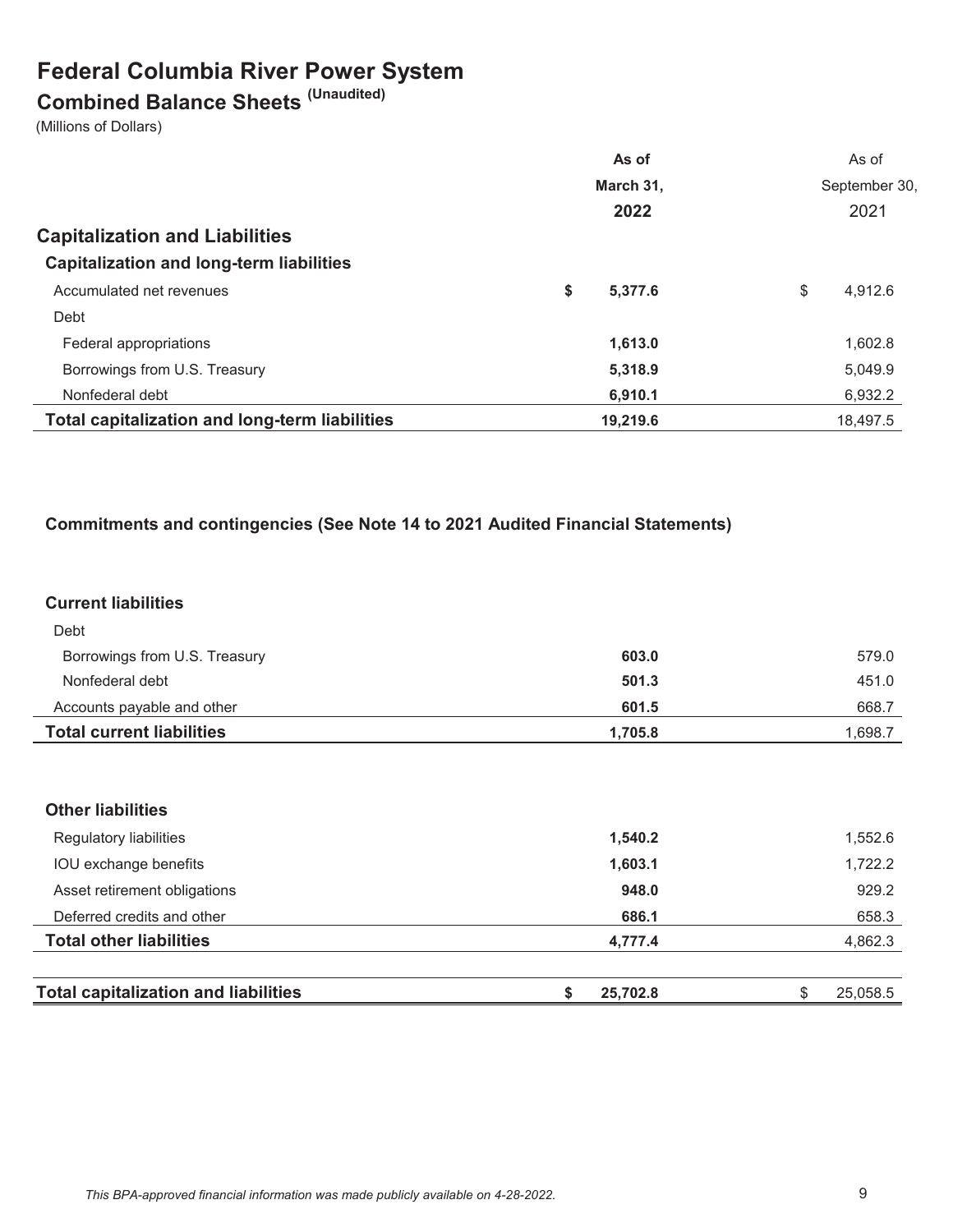## **Federal Columbia River Power System Combined Statements of Revenues and Expenses (Unaudited)**

(Millions of Dollars)

|                                              | <b>Three Months Ended</b> |           |    |         | Fiscal Year-to-Date Ended |           |    |         |
|----------------------------------------------|---------------------------|-----------|----|---------|---------------------------|-----------|----|---------|
|                                              |                           | March 31, |    |         |                           | March 31, |    |         |
|                                              |                           | 2022      |    | 2021    |                           | 2022      |    | 2021    |
| <b>Operating revenues</b>                    |                           |           |    |         |                           |           |    |         |
| <b>Sales</b>                                 | \$                        | 1,200.5   | \$ | 985.8   | \$                        | 2,167.4   | \$ | 1,895.1 |
| U.S. Treasury credits                        |                           | 19.8      |    | 19.5    |                           | 56.4      |    | 43.1    |
| <b>Total operating revenues</b>              |                           | 1,220.3   |    | 1,005.3 |                           | 2,223.8   |    | 1,938.2 |
|                                              |                           |           |    |         |                           |           |    |         |
| <b>Operating expenses</b>                    |                           |           |    |         |                           |           |    |         |
| Operations and maintenance                   |                           | 545.6     |    | 553.1   |                           | 1,054.9   |    | 1,054.3 |
| Purchased power                              |                           | 31.4      |    | 53.0    |                           | 100.6     |    | 96.6    |
| Depreciation, amortization and accretion     |                           | 210.5     |    | 207.0   |                           | 420.4     |    | 414.2   |
| <b>Total operating expenses</b>              |                           | 787.5     |    | 813.1   |                           | 1,575.9   |    | 1,565.1 |
|                                              |                           |           |    |         |                           |           |    |         |
| <b>Net operating revenues</b>                |                           | 432.8     |    | 192.2   |                           | 647.9     |    | 373.1   |
| Interest expense and other income, net       |                           |           |    |         |                           |           |    |         |
| Interest expense                             |                           | 106.0     |    | 108.4   |                           | 211.8     |    | 218.0   |
| Allowance for funds used during construction |                           | (8.9)     |    | (7.2)   |                           | (15.7)    |    | (14.7)  |
| Interest income                              |                           | (0.7)     |    | (0.4)   |                           | (1.0)     |    | (0.8)   |
| Other income, net                            |                           | (2.3)     |    | (12.8)  |                           | (12.2)    |    | (21.9)  |
| Total interest expense and other income, net |                           | 94.1      |    | 88.0    |                           | 182.9     |    | 180.6   |
| <b>Net revenues</b>                          | \$                        | 338.7     | \$ | 104.2   | \$                        | 465.0     | \$ | 192.5   |
|                                              |                           |           |    |         |                           |           |    |         |